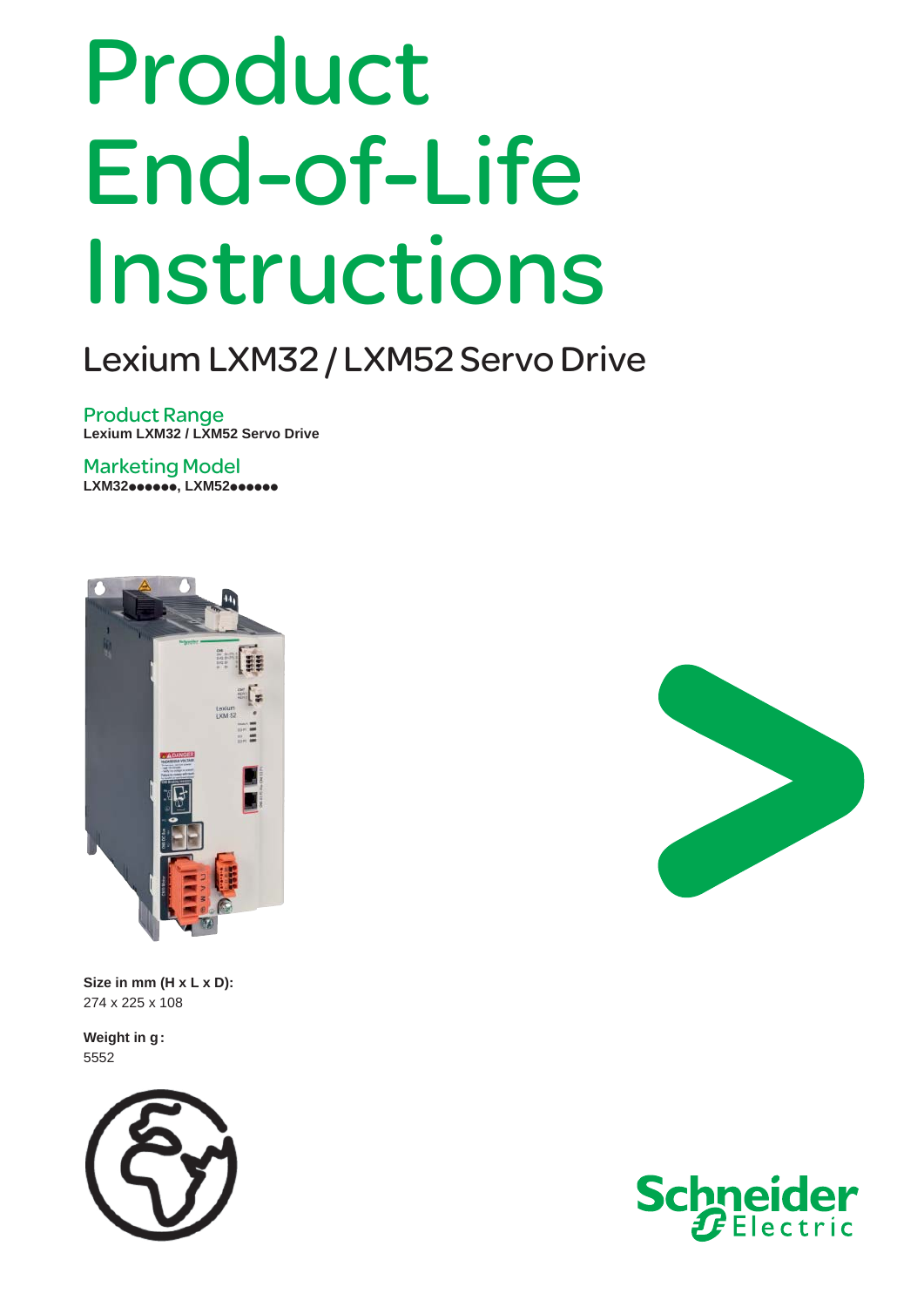## Operations recommended for the end of life treatment

There are several steps to process the products at the end of life so as to recover components, materials or energy :

Reuse  $\Rightarrow$  Separation for special treament  $\Rightarrow$  Other Dismantling  $\Rightarrow$  Shredding

## **CAUTION: RISK OF ELECTRIC SHOCK DUE TO ELECTRICAL COMPONENTS CONTAINING ENERGY: ELECTROLYTIC CAPACITORS**

The components of the products that optimize the recycling performances are listed, identified and located **hereunder.**